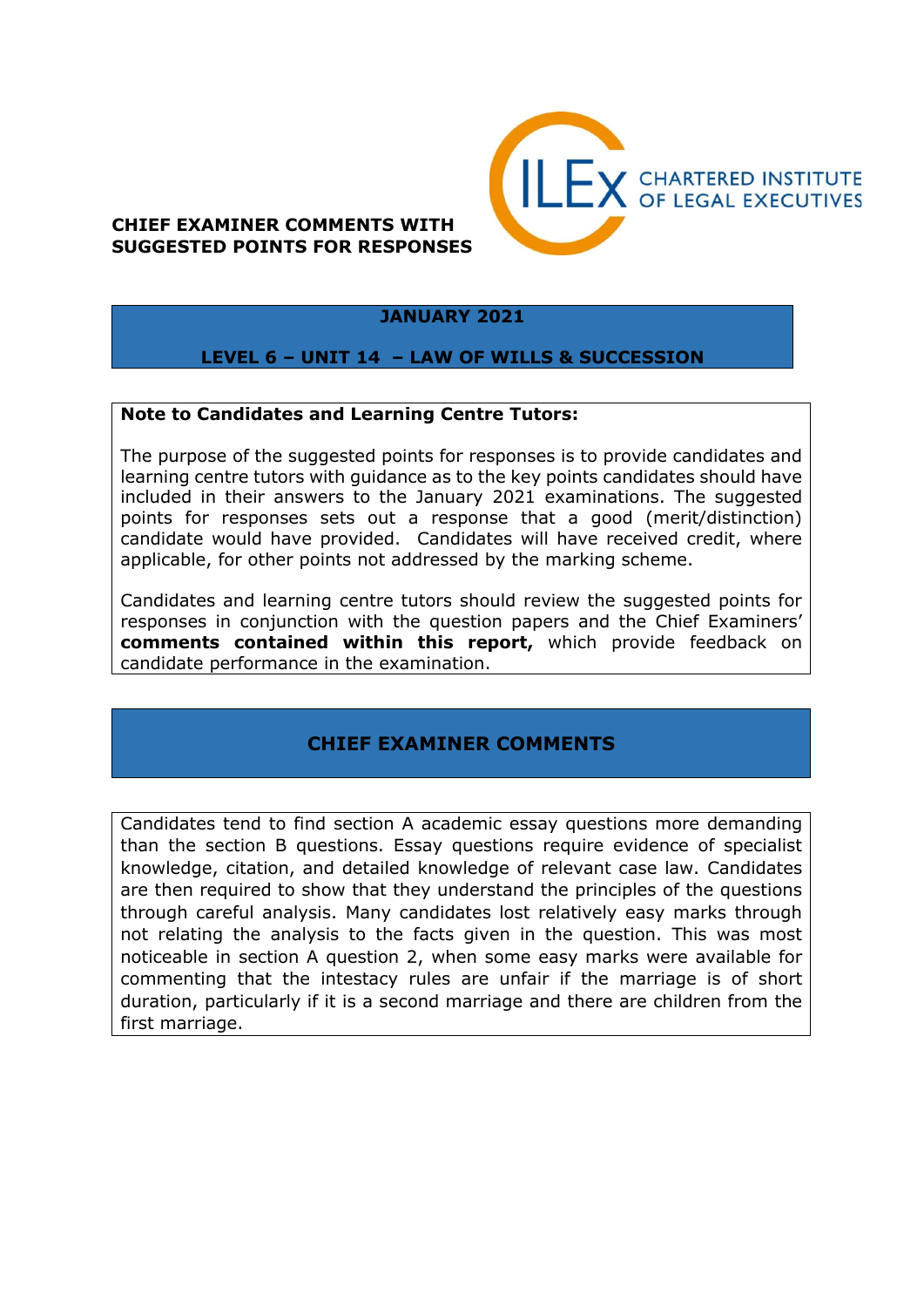# **CANDIDATE PERFORMANCE FOR EACH QUESTION**

**Section A**

# **Question 1**

Most candidates saw this question as an opportunity to write all that they knew about mental capacity to make a will and the well-known test outlined in Banks V Goodfellow. Stronger candidates appreciated that knowledge and approval examines specific rather than general intention. They then went on to highlight where the burden of proof lies and the special circumstances surrounding blind and illiterate testators. There was good analysis of suspicious circumstances and undue influence with reference to case law.

## **Question 2**

By far the most popular question on the paper. This was unsurprising as this area has been frequently tested and should be familiar to all candidates. It was therefore disappointing that many candidates were not aware of the increase in the statutory legacy to £270,000 and how the definition of personal chattels has been simplified to exclude business assets and assets held for investment purposes. For a couple with significant investments or business assets this can greatly impact upon what the surviving spouse is entitled to. Ownership of the family home was covered well by most candidates. The majority emphasised saying that whether the spousal entitlement is unfair depends largely on whether the marital home is held as joint tenants, tenants in common or in the sole name of the first to die. Overall, the marks awarded for this question were very good with some candidates scoring 18 marks and above.

## **Question 3**

A poorly answered question only attempted by a few. The main failing in part (a) was to talk about codicils only and not to outline the effects of revival and how it can save a gift in previous form from failing. Part (b) also earned relatively low marks with candidates not covering, in sufficient detail, the main provisions of s21 Administration of justice Act 1982.

## **Question 4**

Another unpopular question. The rules in relation to solvent and insolvent estates have been tested regularly in recent sittings. Possibly because this is presented in an essay format rather than a problem scenario may have made some candidates shy away from the question.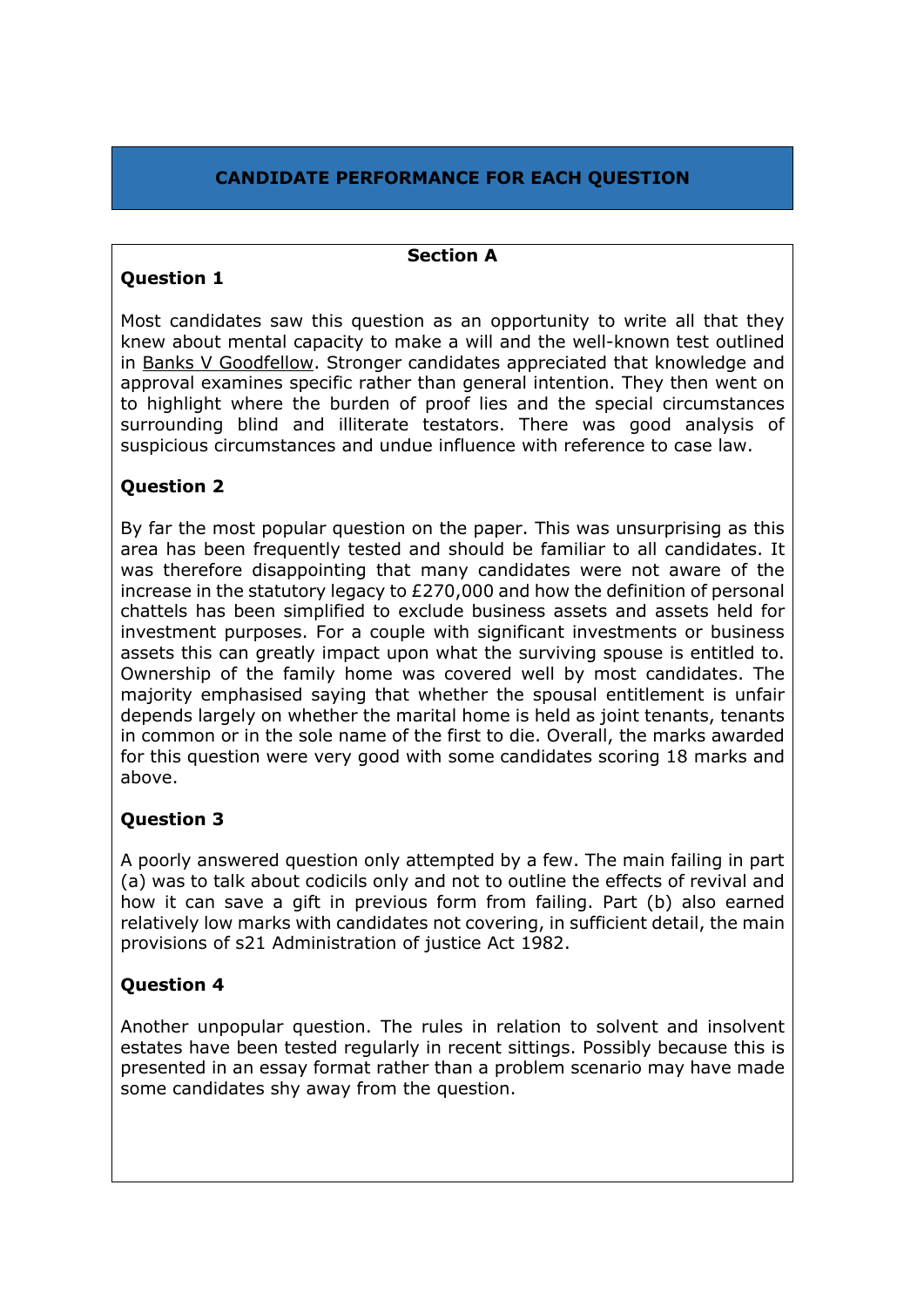# **Question 1**

#### **Section B**

This produced some good answers with candidates understanding and applying to the scenario the rules regarding witnessing of wills. Most candidates referred to the requirement for mental and physical presence and argued whether Jonathan's signature, as witness, was valid given that he did not sign in Roger's presence. The need for Roger to make a positive contribution to the act of signing was also well discussed. The class closing rules were not adequately explained by some candidates and very few mentioned the cases of Pearkes v Mosley (1880) and Andrews v Partington (1791).

# **Question 2**

Again, a question which produced some encouraging scripts with candidates explaining the order of payment of debts in a logical, organised manner. Nearly every candidate recognised that the estate is solvent, the mortgage attaches to "The View" and that the pecuniary legacies will abate. A few lost marks for not saying that the house and car will pass to Daniel and Harold respectively.

## **Question 3**

An unpopular question reflecting that this area has not been examined for some time. In 3(a), a common failing was not stating that an executors' duties are to collect and safeguard the assets of the estate. Question 3(b) produced some better results although few commented on the fact that Devdan should not use an estate asset for his own personal use. In 3(c) the defences available to Devdan were better understood with most candidates covering s61 TA 1925.

## **Question 4**

Some mixed responses to this question. Revocation by destruction is always a favourite area for candidates and the main points that the destruction must occur in the testator's presence and that the destruction is not valid if a result of a mistaken belief were well cited. Parts (a) and (b) earned some good marks. At part (c) most candidates realised that Mary's will was invalid because of a second witness signature. As well as covering the formalities adequately, most candidates said that the March 2016 Will shall apply and that the gift to charity lapses so there is a partial intestacy. However, the presumption of conditional revocation was not mentioned by the weaker candidates. If a new will turns out not to be valid then the general presumption is that the previous Will remains valid.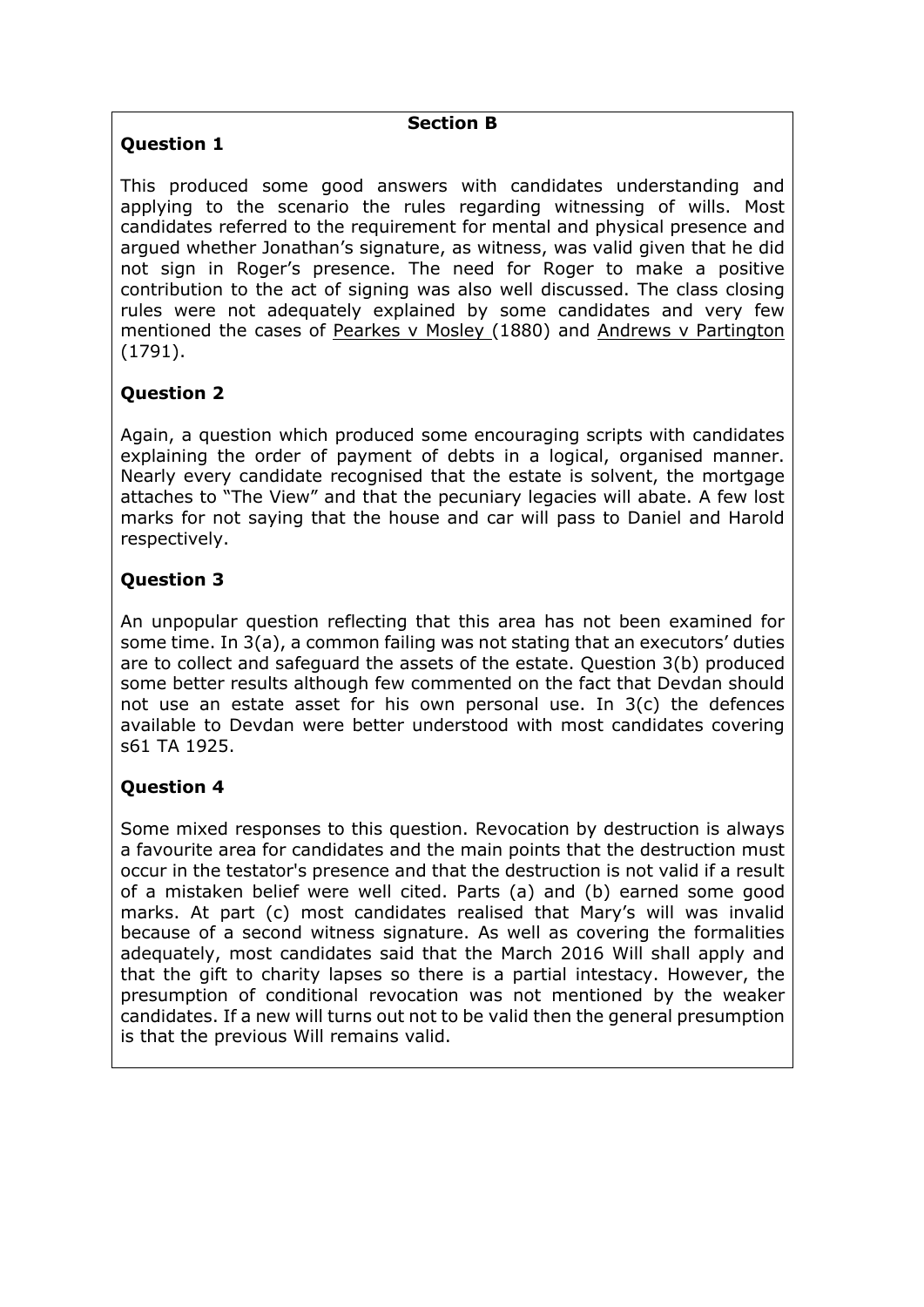### **SUGGESTED POINTS FOR RESPONSES**

### **LEVEL 6 – UNIT 14 – LAW OF WILLS & SUCCESSION**

The purpose of this document is to provide candidates and learning centre tutors with guidance as to the key points candidates should have included in their answers to the January 2021 examinations. The Suggested Points for Responses do not for all questions set out all the points which candidates may have included in their responses to the questions. Candidates will have received credit, where applicable, for other points not addressed.

Candidates and learning centre tutors should review this document in conjunction with the question papers and the Chief Examiners' reports which provide feedback on candidate's performance in the examination.

#### **Section A**

| Question<br>Number | Suggested Points for Responses                                                                                                                                                                                                                                                                                                                                                                                                                                                                                                                                                                                                                                                                                                                                                                                                                                                                                                                                                                                                                                                                                                                                                                                                                                                                                                                                                   | <b>Marks</b><br>(Max) |
|--------------------|----------------------------------------------------------------------------------------------------------------------------------------------------------------------------------------------------------------------------------------------------------------------------------------------------------------------------------------------------------------------------------------------------------------------------------------------------------------------------------------------------------------------------------------------------------------------------------------------------------------------------------------------------------------------------------------------------------------------------------------------------------------------------------------------------------------------------------------------------------------------------------------------------------------------------------------------------------------------------------------------------------------------------------------------------------------------------------------------------------------------------------------------------------------------------------------------------------------------------------------------------------------------------------------------------------------------------------------------------------------------------------|-----------------------|
| QA1                | An answer which consists of reasoned analysis, breaking down<br>the issue into sections and using supporting evidence for and<br>against.<br>Requirement for testamentary capacity and<br>testamentary intention (animus testandi or knowledge<br>and approval) to exist for a will to be valid - testator can<br>have testamentary capacity but lack testamentary<br>intention<br>• A Testator may have testamentary capacity, he may lack<br>testamentary intention i.e. where the will reflects wishes<br>of third party rather than the testator. The burden of<br>proof of testamentary intention is on the propounder -<br>the rebuttable presumption and the switch of evidential<br>burden<br>• The circumstances in which the rebuttable presumption<br>does not apply (blind/illiterate testators and suspicious<br>circumstances) - Explanation of suspicious<br>circumstances<br>Analysis of the position of blind/illiterate testators<br>• "suspicious circumstances" Barry V Butlin (1883)<br>Relevant cases such as Sherrington v Sherrington<br>(2005), Knight v Edonya (2009), Schrader v<br>Schrader (2013) Wyniczenko v Plucinska-Surowka<br>(2005) (7)<br>Reference to Parfitt v Lawless (1872) re need actual<br>$\bullet$<br>evidence of undue influence<br>Evidence is required to rebut the presumption<br>Reference to precautions that could be taken | 25                    |
|                    | <b>Total: 25 marks</b>                                                                                                                                                                                                                                                                                                                                                                                                                                                                                                                                                                                                                                                                                                                                                                                                                                                                                                                                                                                                                                                                                                                                                                                                                                                                                                                                                           |                       |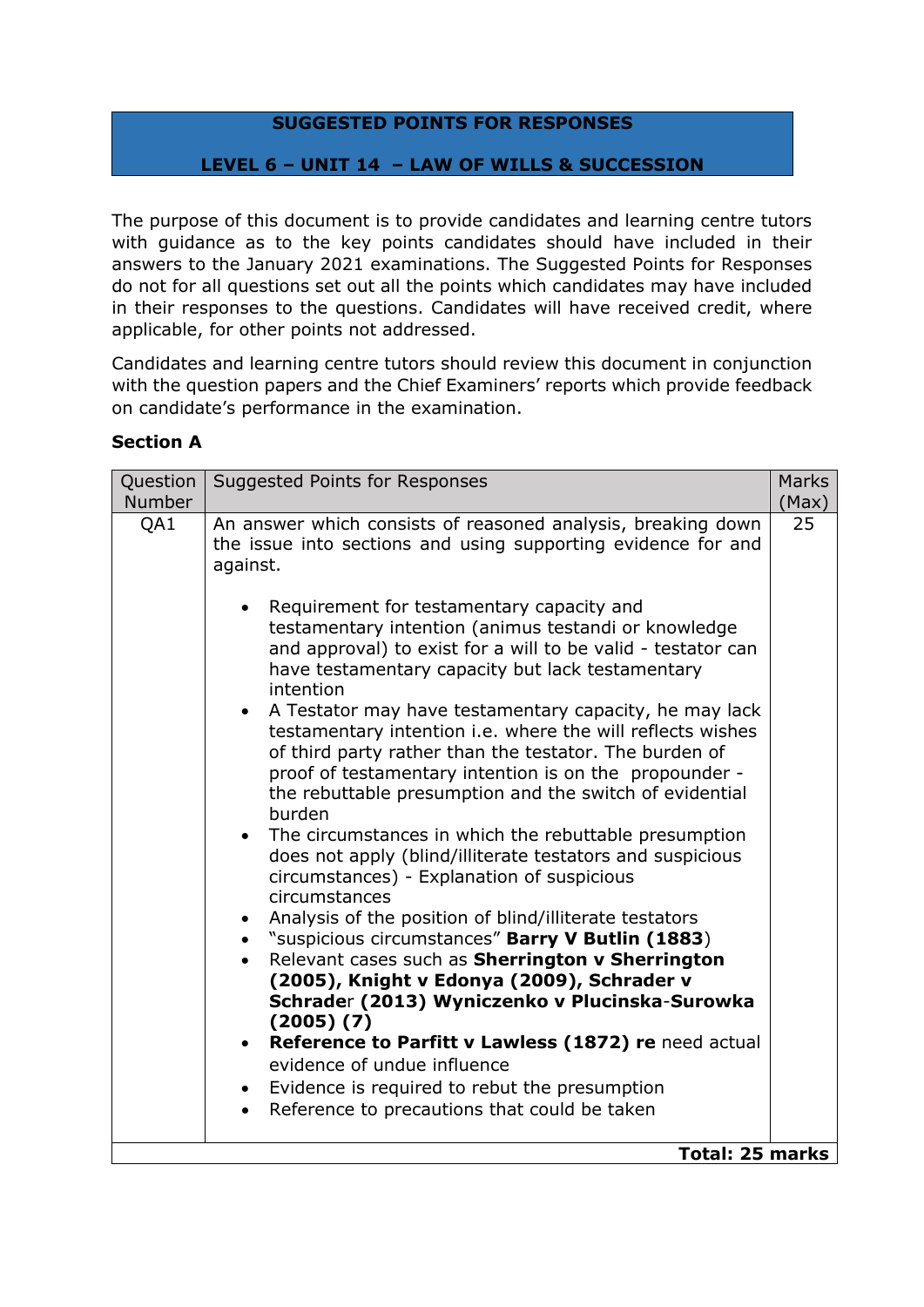| Question | Suggested Points for Responses                                                                               | <b>Marks</b> |
|----------|--------------------------------------------------------------------------------------------------------------|--------------|
| Number   | An answer which consists of reasoned evaluation, offering                                                    | (Max)<br>25  |
| QA2      | opinion/verdict which is supported with evidence.                                                            |              |
|          |                                                                                                              |              |
|          | • Strict order of entitlement in s46 AEA 1925 (1) and                                                        |              |
|          | statutory trust in s47 AEA 1925 (2)                                                                          |              |
|          | 28-day survivorship period to inherit<br>$\bullet$                                                           |              |
|          | Surviving spouse entitlement amended by ITPA 2014                                                            |              |
|          | Discuss that the ITPA 2014 was enacted following a Law                                                       |              |
|          | Commission Report and perceived unfairness in AEA                                                            |              |
|          | 1925 provisions aimed to provide a simplification of<br>entitlement                                          |              |
|          | Surviving spouse entitlement where there are no                                                              |              |
|          | children - takes all the estate                                                                              |              |
|          | Discuss whether this is fair in all circumstances i.e.                                                       |              |
|          | surviving spouse is spouse of a relatively short marriage                                                    |              |
|          | Surviving spouse entitlement where there are children-<br>$\bullet$                                          |              |
|          | personal chattels defined in s55 (1) (X) AEA 1925 (1)                                                        |              |
|          | statutory legacy plus interest from date of death                                                            |              |
|          | currently £270,000 and half of residue absolutely with                                                       |              |
|          | the remaining half going to the children                                                                     |              |
|          | Discuss that the definition of personal chattels has been                                                    |              |
|          | simplified but under new definition business assets and<br>investments, which could be substantial, will not |              |
|          | automatically pass to the surviving spouse but may fall                                                      |              |
|          | into residue                                                                                                 |              |
|          | Discuss that the statutory legacy is subject to a 5-year                                                     |              |
|          | review, and that this was delayed to 2020 but the legacy                                                     |              |
|          | was then increased from £250,000                                                                             |              |
|          | Discuss that the surviving spouse now receives half the<br>$\bullet$                                         |              |
|          | residue absolutely, rather than in trust as previously.                                                      |              |
|          | Discuss whether half of residue sufficient                                                                   |              |
|          | Discuss provisions in relation to the family home-<br>depends on nature of ownership - if in sole name there |              |
|          | is a right to appropriate family home within 12 months                                                       |              |
|          | of grant- home will be valued at date of appropriation-                                                      |              |
|          | equality money may need to be paid - issue will be                                                           |              |
|          | extent to which home is an asset of estate and money                                                         |              |
|          | available to spouse                                                                                          |              |
|          | Discuss that if provision not adequate a claim can be                                                        |              |
|          | made under the Inheritance (Provisions for Family and                                                        |              |
|          | Dependants Act 1975) which has a more generous<br>surviving spouse standard, "such provision as is           |              |
|          | reasonable in all the circumstances."                                                                        |              |
|          | Reasoned conclusion                                                                                          |              |
|          |                                                                                                              |              |
|          | Total: 25 marks                                                                                              |              |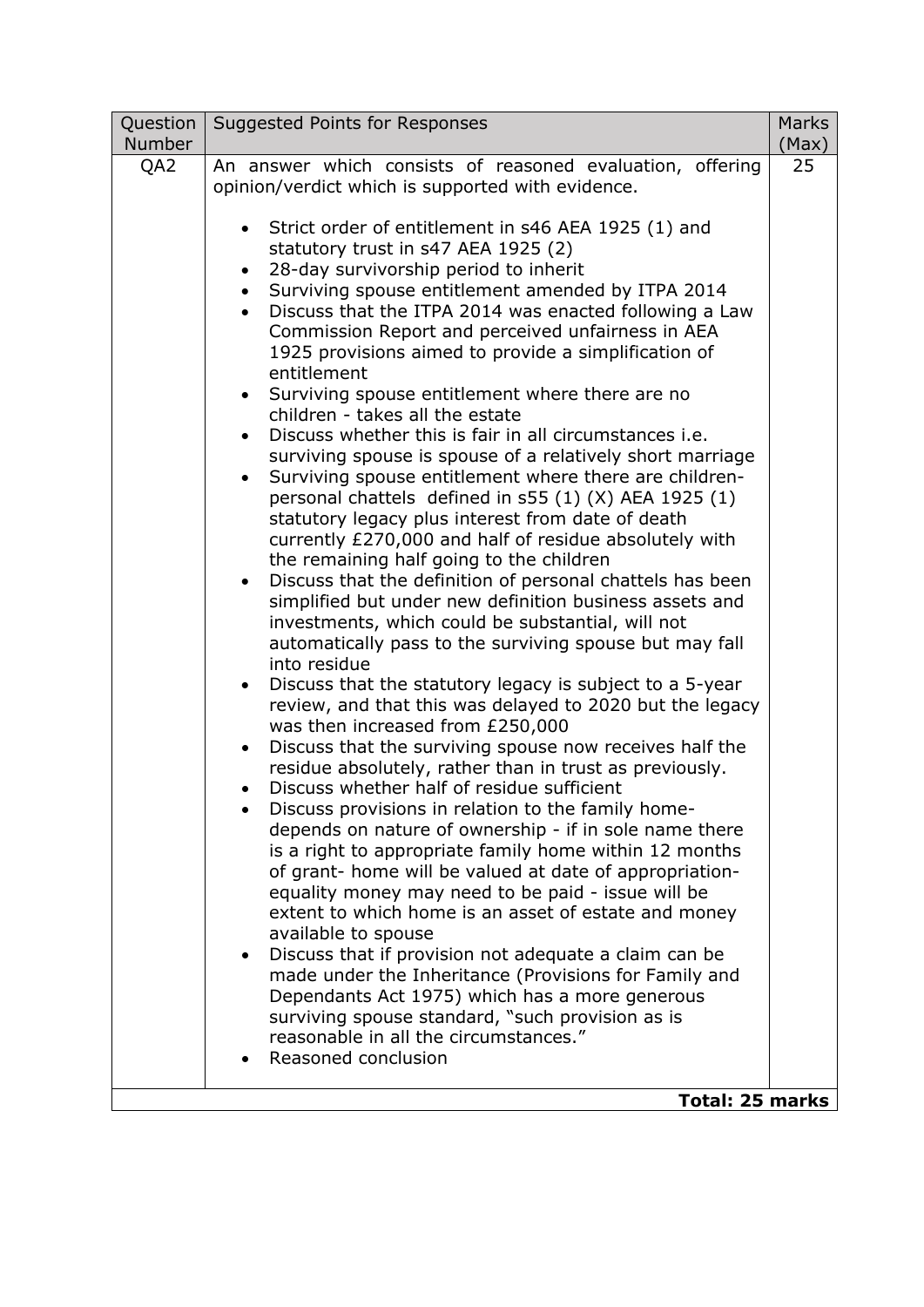| Question              | <b>Suggested Points for Responses</b>                                                                               | <b>Marks</b> |
|-----------------------|---------------------------------------------------------------------------------------------------------------------|--------------|
| <b>Number</b><br>QA3a | An answer which consists of reasoned analysis, offering opinion                                                     | (Max)<br>15  |
|                       | which is supported by evidence.                                                                                     |              |
|                       |                                                                                                                     |              |
|                       | • S22 Wills Act 1837 permits 2 methods of revival -                                                                 |              |
|                       | express revival or constructive revival                                                                             |              |
|                       | Discuss that a will that is destroyed cannot be revived<br>There must be clear evidence of an intention to revive   |              |
|                       | shown in 1 of 3 ways, In the Goods of Steele (1868)                                                                 |              |
|                       | So, a codicil must clearly refer to a previous revoked will                                                         |              |
|                       | and show intention if it is to revive it                                                                            |              |
|                       | • There must be certainty of the testator's intention,                                                              |              |
|                       | Marsh v Marsh (1860) and Re Dear (1975), or other                                                                   |              |
|                       | cases<br>S34 Wills Act 1837 - the effect of revival - the revived                                                   |              |
|                       | will is valid as at the date of revival and can therefore                                                           |              |
|                       | save a gift in previous form from failing                                                                           |              |
|                       | Revived will is valid from the date of revival and so may                                                           |              |
|                       | affect property bequeathed, Re Reeves (1928) (1)<br>and save unattested alterations made before revival and         |              |
|                       | gifts that might have failed e.g. where a beneficiary or                                                            |              |
|                       | their spouse has witnessed the will but codicil has                                                                 |              |
|                       | unrelated witnesses (1), Anderson v Anderson 1872                                                                   |              |
|                       | Discuss in The Estate of Davis (1952)                                                                               |              |
| QA3b                  | An answer which consists of reasoned analysis, offering opinion                                                     | 10           |
|                       | which is supported by evidence.                                                                                     |              |
|                       |                                                                                                                     |              |
|                       | • S21 AJA 1982 has codified the rules relating to the<br>admission of external evidence re the construction of      |              |
|                       | wills- and sets out 3 alternative conditions, 1 of which                                                            |              |
|                       | must be satisfied for the admission of alternative                                                                  |              |
|                       | evidence                                                                                                            |              |
|                       | The impact of s21 - that many earlier cases involving the                                                           |              |
|                       | construction of a will are obsolete and might be decided<br>differently today e.g. Perrins v Morgan 1943            |              |
|                       | <b>S21 (1) (a): insofar</b> as any part of the will is                                                              |              |
|                       | meaningless-lack of meaning must be apparent from the                                                               |              |
|                       | will itself                                                                                                         |              |
|                       | <b>S21 (1) (b)</b> : insofar as the language used in any part                                                       |              |
|                       | of it is ambiguous on the face of it - this condition deals<br>with patent ambiguity, language is clearly ambiguous |              |
|                       | and extrinsic evidence is now permitted to establish                                                                |              |
|                       | testator's intentions.                                                                                              |              |
|                       | <b>S21 (1) (c):</b> insofar as evidence other than evidence of                                                      |              |
|                       | the testator's intention shows that the language used in                                                            |              |
|                       | any part of it is ambiguous in the light of the<br>surrounding circumstances - this relates to latent               |              |
|                       | ambiguity where there is no obvious ambiguity- once the                                                             |              |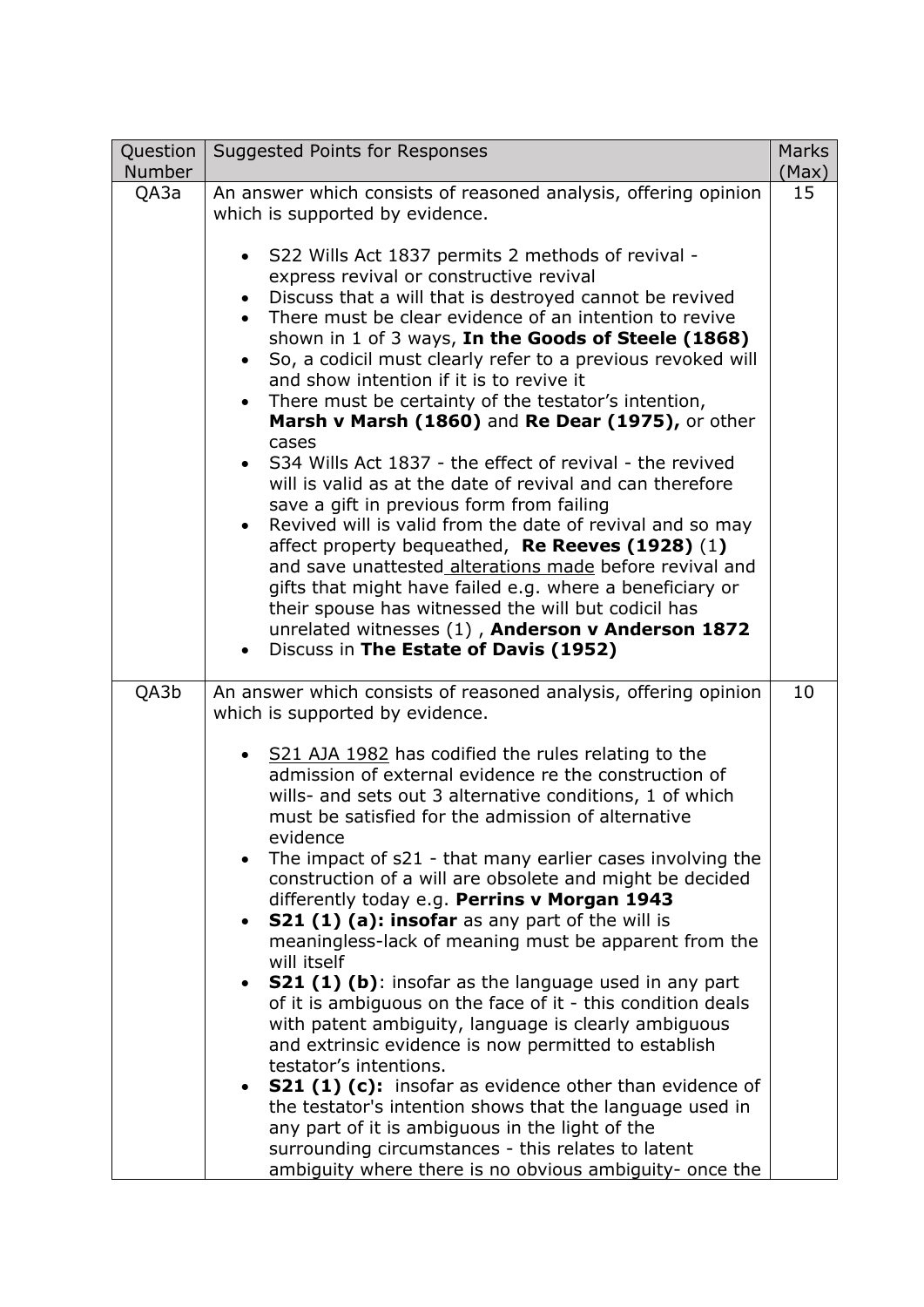| ambiguity is evident, then extrinsic evidence may be<br>admitted<br>• S21 (1) c - latent ambiguity - will allow admission of<br>evidence to create ambiguity - Re Jackson (1933)<br>• Discussion of relevant cases such as Re Williams<br>(1985). Tyrell v Tyrell (2002) Spurling v<br>Broadhurst (2012), Pinnel v Anison (2005),<br>Sandover v Brown (2004)<br>• Reasoned conclusion |  |
|---------------------------------------------------------------------------------------------------------------------------------------------------------------------------------------------------------------------------------------------------------------------------------------------------------------------------------------------------------------------------------------|--|
| <b>Total: 25 marks</b>                                                                                                                                                                                                                                                                                                                                                                |  |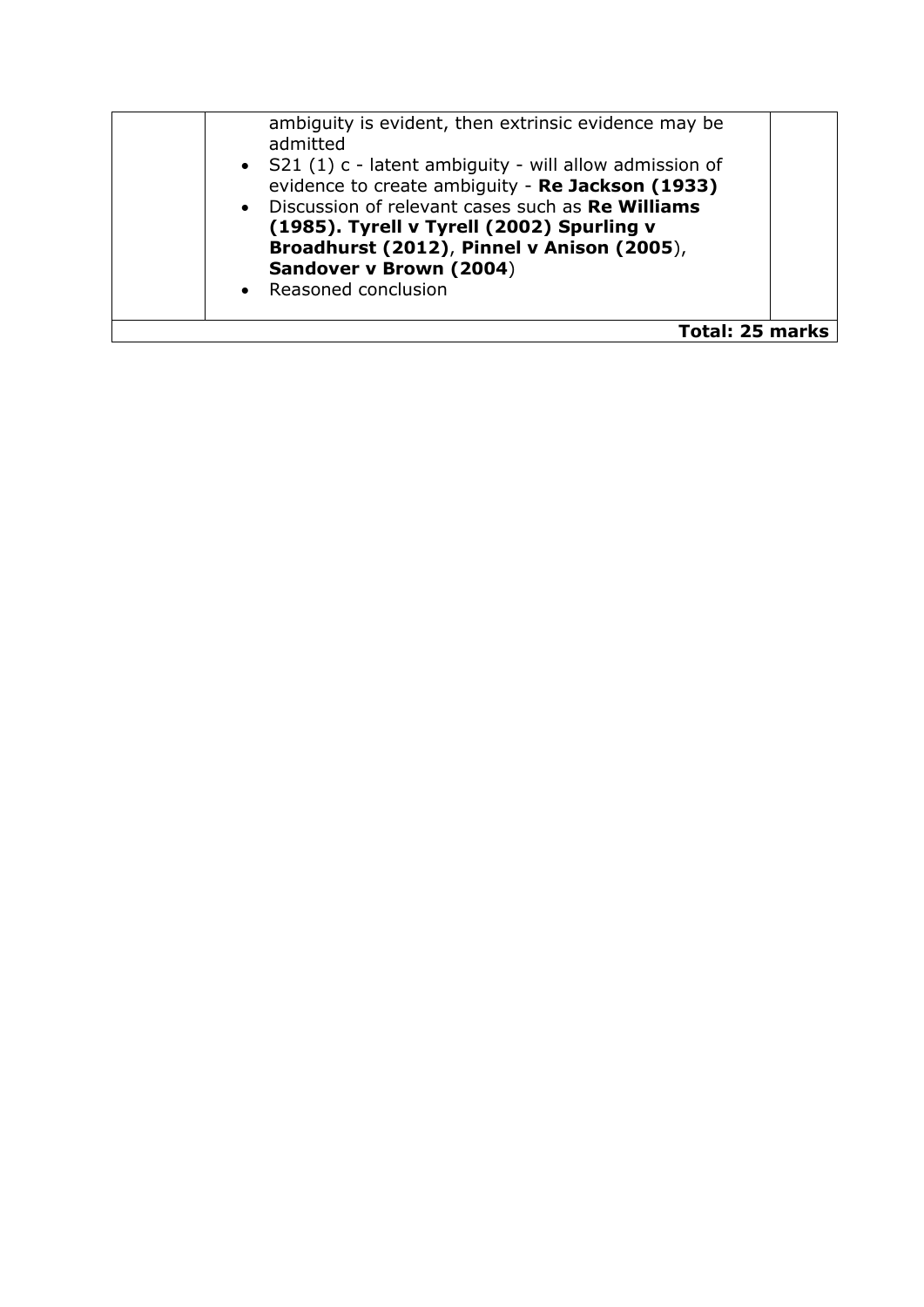| Question      | Suggested Points for Responses                                                                                | <b>Marks</b> |
|---------------|---------------------------------------------------------------------------------------------------------------|--------------|
| <b>Number</b> |                                                                                                               | (Max)        |
| QA4           | An answer which consists of reasoned evaluation, offering                                                     | 25           |
|               | opinion which is supported by evidence.                                                                       |              |
|               | A solvent estate - sufficient assets to pay debts- though                                                     |              |
|               | may not be sufficient to pay the legacies- insolvent                                                          |              |
|               | estate will not have sufficient assets to pay debts - so                                                      |              |
|               | beneficiaries get nothing                                                                                     |              |
|               | Importance of taking care to identify whether estate is<br>$\bullet$                                          |              |
|               | solvent or not as the rules relating to the payment of                                                        |              |
|               | debts differ - if insolvent some creditors many not get                                                       |              |
|               | what they are due as there is an order of priority for                                                        |              |
|               | payment that must be complied with.                                                                           |              |
|               | Rules also take into account whether debts are secured                                                        |              |
|               | debts- debts secured on property or other asset by                                                            |              |
|               | mortgage or charge-the secured lender is in a privileged                                                      |              |
|               | position has right to sell asset to recover debt-though if                                                    |              |
|               | asset insufficient to repay whole debt the balance will                                                       |              |
|               | have to be claimed as an unsecured debt-or unsecured                                                          |              |
|               | where the claim is against the estate. <b>Re Birmingham,</b>                                                  |              |
|               | Savage Stannard (1959), Re Holt (1916), Re Neeld                                                              |              |
|               | (1962), Re Fisons Will Trusts (1950), Re Fegan                                                                |              |
|               | (1928), Re Valpy (1906), Ross v Perrin-Hughes                                                                 |              |
|               | (2004)<br>Secured debts in solvent estates - s35 AEA 1925 - the                                               |              |
|               |                                                                                                               |              |
|               | debt will be secured against the estate - unless a<br>contrary intention is shown in the will - when the debt |              |
|               | will be paid by the estate - which may have an impact                                                         |              |
|               | on payments to other creditors if there are few assets.                                                       |              |
|               | Unsecured debts in solvent estates - unless testator                                                          |              |
|               | directs source from which debts should be paid-the                                                            |              |
|               | statutory order stated in s34 must be applied -                                                               |              |
|               | knowledge of statutory order - Re Worthington                                                                 |              |
|               | (1933), Re John (1933), Re James (1947), Re                                                                   |              |
|               | <b>Meldrum's Will Trust (1952)</b>                                                                            |              |
|               | Solvent estates - all the debts will be paid - the issue is                                                   |              |
|               | which assets should be used to pay the debts-but the                                                          |              |
|               | beneficiaries might not receive their legacies in full.                                                       |              |
|               | Marshalling                                                                                                   |              |
|               | Payment of debts in insolvent estates is governed by IA                                                       |              |
|               | 1986 and AIEDPO 1986 - priority given to funeral costs,                                                       |              |
|               | testamentary expenses and administration expenses                                                             |              |
|               | above all other debts including secured debts - the order                                                     |              |
|               | of priority is:                                                                                               |              |
|               | 1. Funeral, testamentary and administration expenses<br>2. Specially preferred debts                          |              |
|               | 3. Preferred debts (occupational pension schemes and                                                          |              |
|               | remuneration due to deceased's employees)                                                                     |              |
|               | 4. Ordinary debts                                                                                             |              |
|               |                                                                                                               |              |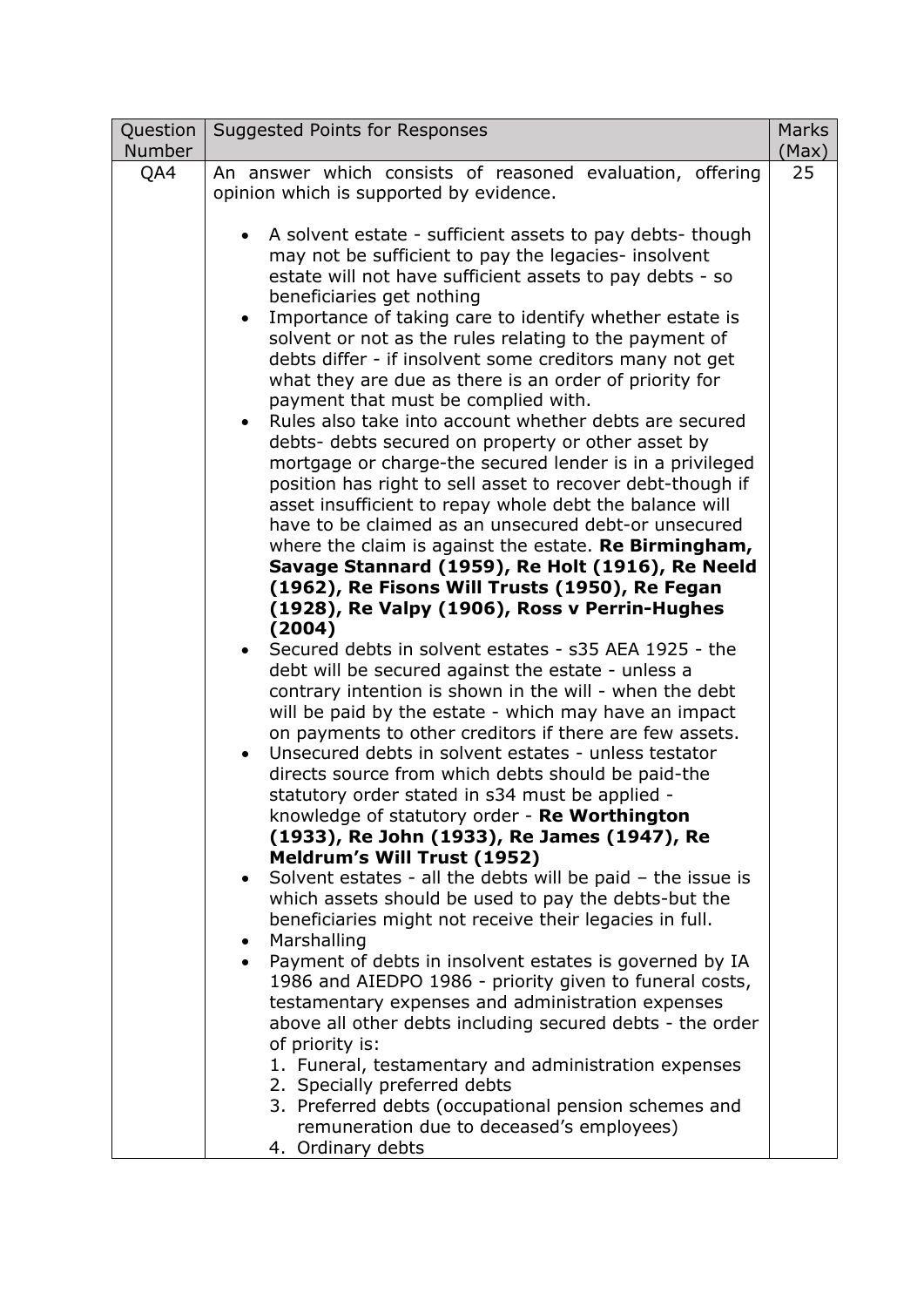| 5. Deferred debts - debts in each category rank equally,<br>and one category must be paid in full before moving<br>to the next category<br>• Discussion that some categories of debts may not be<br>paid as assets many be exhausted by a superior<br>category<br>• Personal representatives must follow the order or they<br>will be personally liable for breach of duty- will have to<br>pay all debts of the higher class of which they have<br>notice - but if pay an inferior debt without undue haste |  |
|--------------------------------------------------------------------------------------------------------------------------------------------------------------------------------------------------------------------------------------------------------------------------------------------------------------------------------------------------------------------------------------------------------------------------------------------------------------------------------------------------------------|--|
| and without notice of a superior debt the personal<br>representative PR will not be personally liable.<br>• Key reason that care must be taken is that if the<br>personal representatives in an insolvent estate do not<br>follow the rules, they may incur personal liability.                                                                                                                                                                                                                              |  |
| Total: 25 marks                                                                                                                                                                                                                                                                                                                                                                                                                                                                                              |  |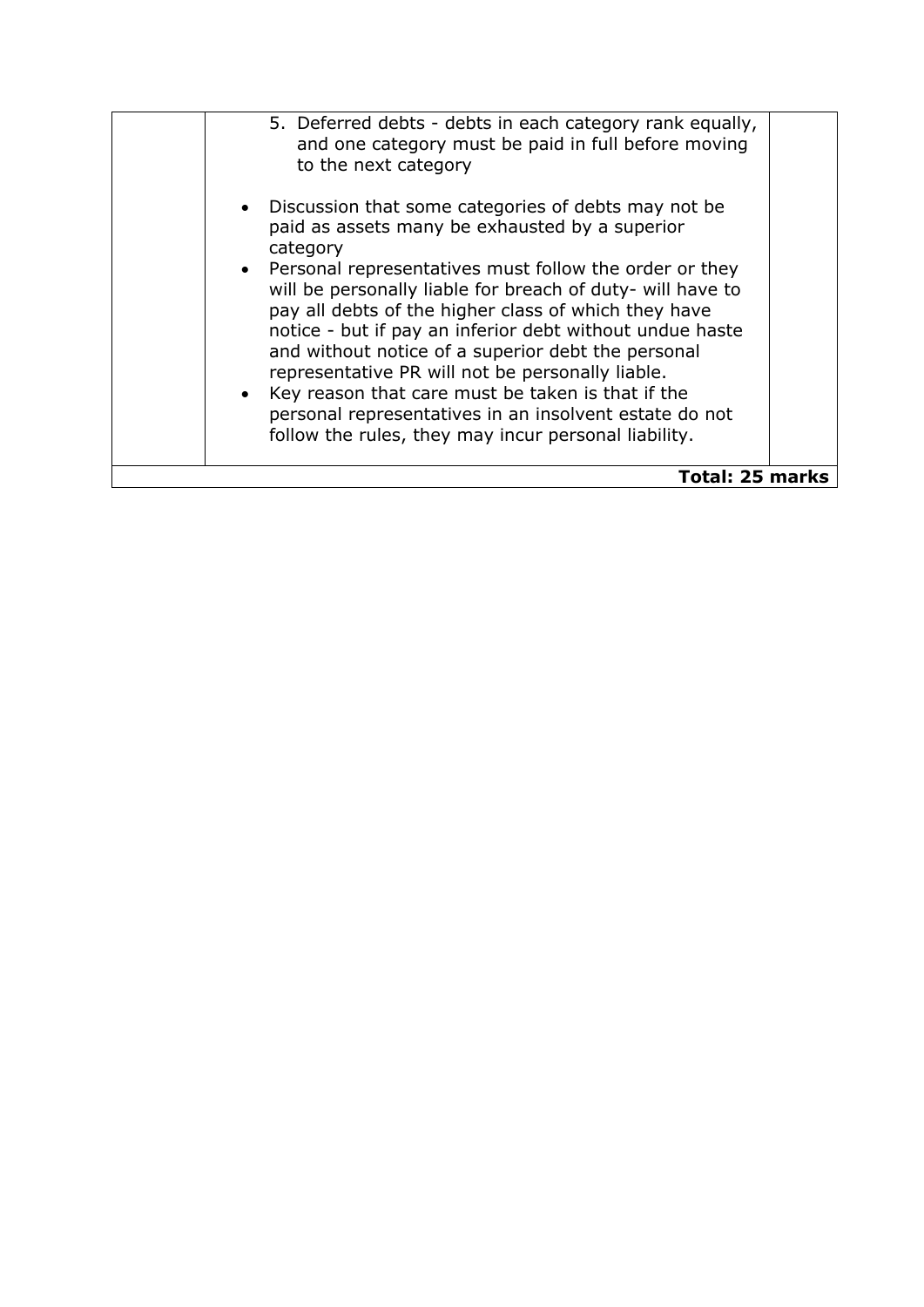# **Section B**

| Question<br><b>Number</b> | Suggested Points for Responses                                                                                               | <b>Marks</b><br>(Max) |
|---------------------------|------------------------------------------------------------------------------------------------------------------------------|-----------------------|
| QB1                       | An answer which consists of reasoned analysis, offering opinion                                                              | 25                    |
|                           | which is supported by evidence.                                                                                              |                       |
|                           |                                                                                                                              |                       |
|                           | • S9 WA 1837 sets out formalities for a will to be validly                                                                   |                       |
|                           | executed                                                                                                                     |                       |
|                           | In writing - widely defined - and signed by testator, or                                                                     |                       |
|                           | someone in his presence and at his direction                                                                                 |                       |
|                           | Testator must intend signature to give effect to the will<br>Signature must be made/acknowledged in the presence of          |                       |
|                           | 2 witnesses present at the same time                                                                                         |                       |
|                           | Witnesses must sign/acknowledge in the presence of the<br>$\bullet$                                                          |                       |
|                           | testator, but not necessarily in the presence of each                                                                        |                       |
|                           | other.                                                                                                                       |                       |
|                           | • Explanation that presence requires both mental and                                                                         |                       |
|                           | physical presence - Brown v Skirrow (1902), Casson v                                                                         |                       |
|                           | Dade (1781)                                                                                                                  |                       |
|                           | • Roger's will is type written which is "in writing".                                                                        |                       |
|                           | • Roger's signature - Barrett v Benn (2012) - did Roger                                                                      |                       |
|                           | make a positive contribution with some aid, or not?                                                                          |                       |
|                           | Discuss whether Roger signed in the presence of both<br>$\bullet$<br>witnesses - Susan yes - but Jonathan was the other side |                       |
|                           | of the lawn.                                                                                                                 |                       |
|                           | • Whether witnesses signed or acknowledged in presence of                                                                    |                       |
|                           | testator - Susan did but Jonathan did not as he signed                                                                       |                       |
|                           | whilst Roger was dealing with his dog- did Jonathan                                                                          |                       |
|                           | acknowledge his signature?                                                                                                   |                       |
|                           | Roger's will has no formal attestation clause which would                                                                    |                       |
|                           | raise a presumption of due execution, and to avoid                                                                           |                       |
|                           | issues, but this is not essential for the validity of the will                                                               |                       |
|                           | Conclude: on facts given, there may be an issue with<br>Jonathan's signature which may affect the validity of the            |                       |
|                           | will.                                                                                                                        |                       |
|                           | Testators do not need to identify beneficiaries by name in                                                                   |                       |
|                           | a will - they can make a class gift to benefit a group of                                                                    |                       |
|                           | beneficiaries determined at a later date such as their                                                                       |                       |
|                           | death                                                                                                                        |                       |
|                           | Discuss that Roger has included a class gift in his will - "to<br>$\bullet$                                                  |                       |
|                           | my nieces and nephews but only when they are 21"                                                                             |                       |
|                           | Rules of construction have been developed to assist in                                                                       |                       |
|                           | determining members of the class - Pearkes v Mosley                                                                          |                       |
|                           | (1880) - the rules deal with immediate vested interest<br>e.g. "to all my nieces and nephews where class closes at           |                       |
|                           | death if a member is alive at the time - and immediate                                                                       |                       |
|                           | contingent interests e.g. "to all my nieces and nephews                                                                      |                       |
|                           | who survive me and reach the age of 18"- providing there                                                                     |                       |
|                           | are members of this class closes at the time of the                                                                          |                       |
|                           | testator's death or the class closes when a beneficiary                                                                      |                       |
|                           | meets the contingency - Andrews v Partington                                                                                 |                       |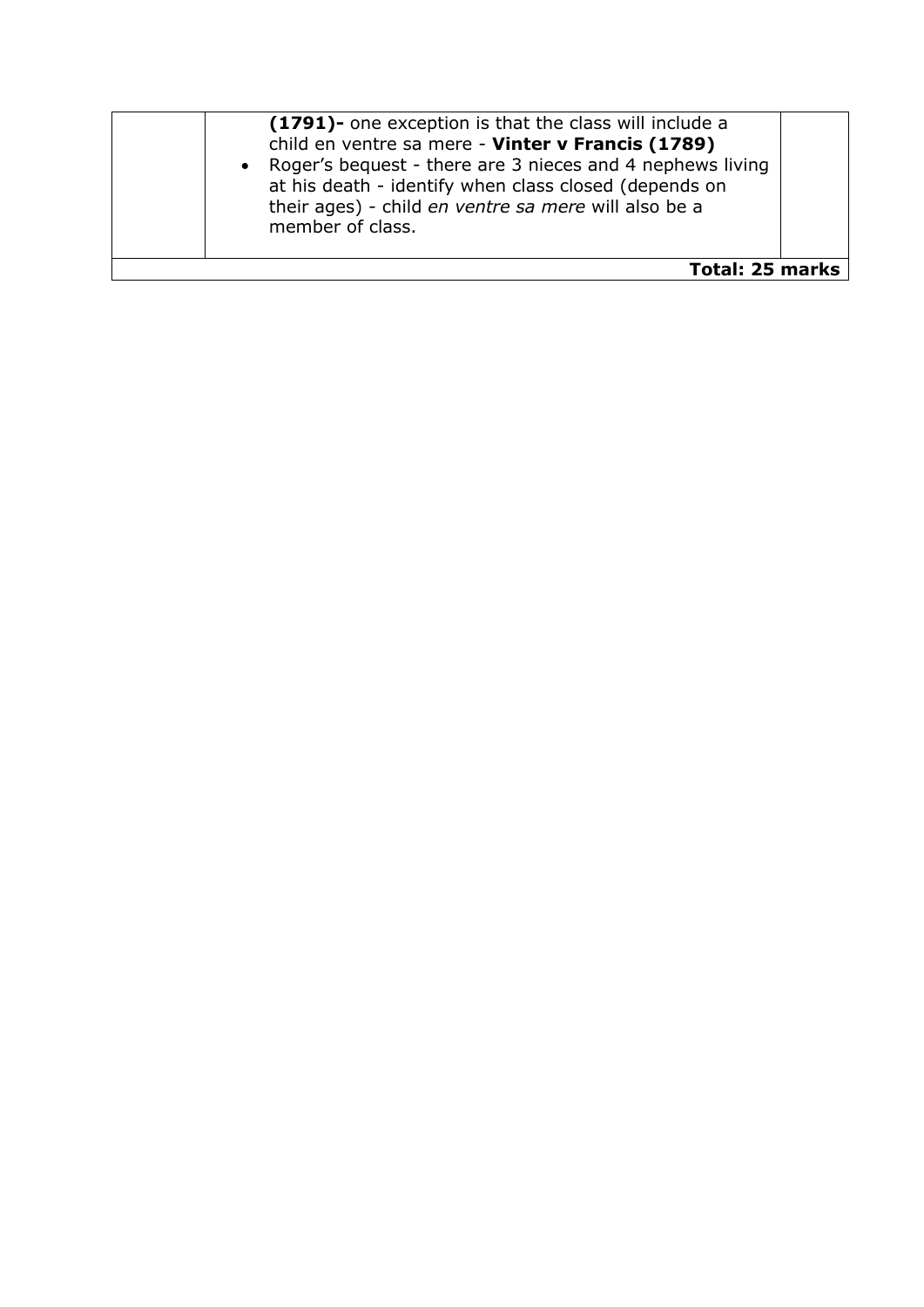| Question        | Suggested Points for Responses                                       | <b>Marks</b>           |
|-----------------|----------------------------------------------------------------------|------------------------|
| <b>Number</b>   |                                                                      | (Max)                  |
| QB <sub>2</sub> | An answer which consists of reasoned analysis, offering opinion      | 25                     |
|                 | which is supported by evidence.                                      |                        |
|                 |                                                                      |                        |
|                 | Order of payment of debts depends on whether estate<br>$\bullet$     |                        |
|                 | is solvent- assets sufficient to meet debts and liabilities-         |                        |
|                 | or insolvent                                                         |                        |
|                 | Executors should look at secured debts first and then                |                        |
|                 | unsecured debts                                                      |                        |
|                 | S35 Administration of Estates Act 1925 - property                    |                        |
|                 | against which a debt is secured - beneficiary, not                   |                        |
|                 | estate, is liable for payment of the debt - unless there is          |                        |
|                 | a contrary intention - beneficiary may have to sell the              |                        |
|                 | asset to pay the debt                                                |                        |
|                 | Discuss bequest of "The View" - subject to a mortgage-               |                        |
|                 | as there is no contrary intention in the will, Daniel will           |                        |
|                 | be liable to pay the mortgage off                                    |                        |
|                 | Discuss that the estate is solvent - the total assets                |                        |
|                 | £598,470 exceed the debts of £17,200- but, taking into               |                        |
|                 | account that the house and car are specifically                      |                        |
|                 | bequeathed, the assets not specifically bequeathed only              |                        |
|                 | total £17,500                                                        |                        |
|                 | Funds for payment of the unsecured debts can be                      |                        |
|                 | specified by the testator in an express provision,                   |                        |
|                 | otherwise the Statutory Order under s34 AEA 1925                     |                        |
|                 | must be applied                                                      |                        |
|                 | 1 Property undisposed of by the will - as there is a<br>$\bullet$    |                        |
|                 | residuary bequest in the will this does not apply.                   |                        |
|                 | 2 Residue disposed of by the will subject to a fund for<br>$\bullet$ |                        |
|                 | pecuniary legacies - the assets not specifically                     |                        |
|                 | bequeathed amount to £17,500 and the legacies                        |                        |
|                 | amount to £10,000, so the £7,500 left will need to be                |                        |
|                 | used to pay debts - so there will be no residue - there is           |                        |
|                 | a shortfall of £9,700.                                               |                        |
|                 | 3 and 4 Property specifically given or charged for                   |                        |
|                 | payment of debts - there is none.                                    |                        |
|                 | 5. The pecuniary legacy fund - here it is $£10,000 - this$           |                        |
|                 | will be needed to cover the shortfall of £9,700 leaving              |                        |
|                 | £300 in the legacy fund - so the legacies will abate, and            |                        |
|                 | Anita and Rachel will receive £150 each.                             |                        |
|                 | 6 Property specifically bequeathed - the house and the               |                        |
|                 | car will pass to Daniel and Harold respectively.                     |                        |
|                 |                                                                      | <b>Total: 25 marks</b> |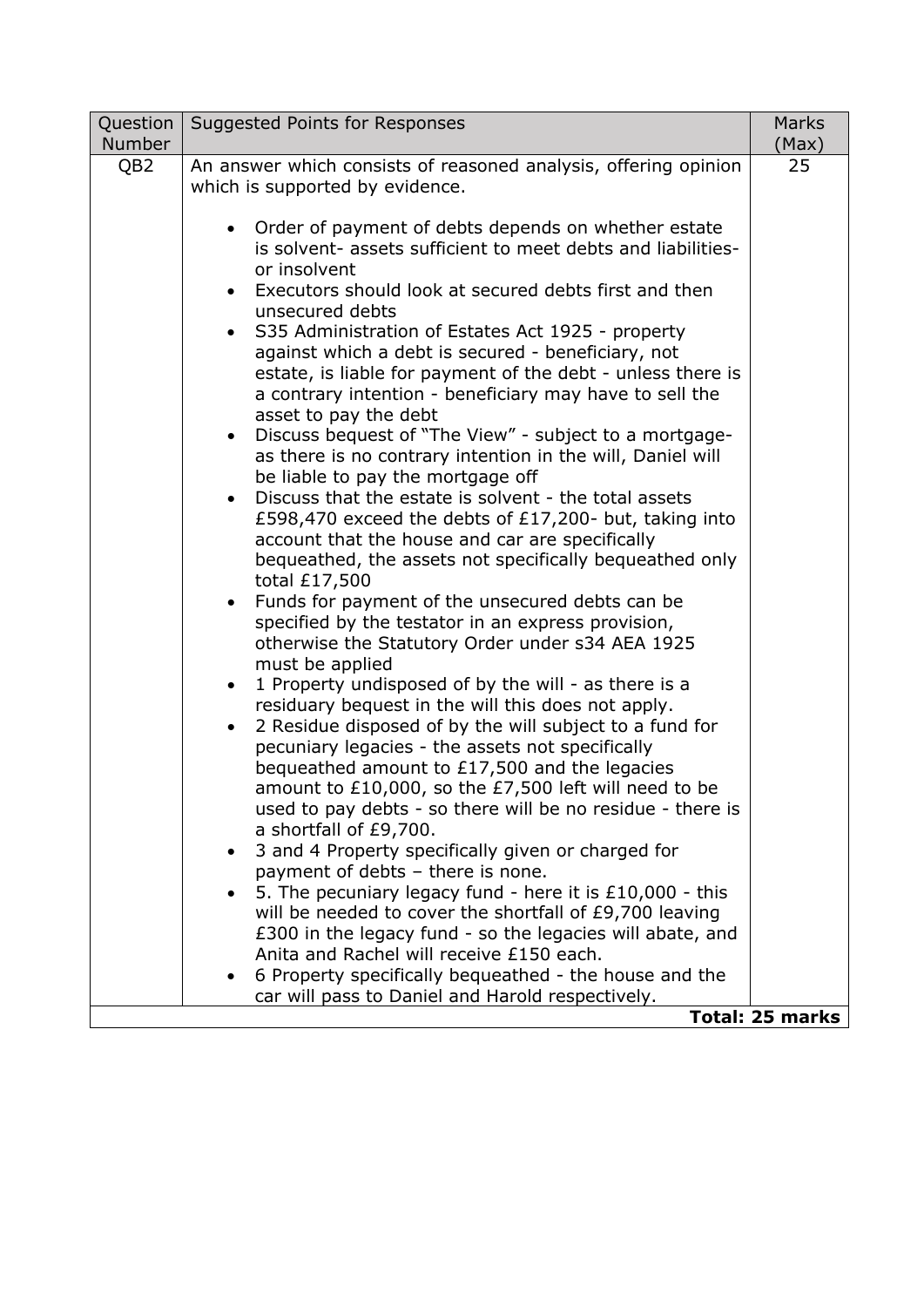| Question<br><b>Number</b> | Suggested Points for Responses                                                                                                                                                                                                                                                                                                                                                                                                                                                                                                                                                                                                                                                                                                                                                                                                                                                                                                                                                                                                    | <b>Marks</b><br>(Max) |
|---------------------------|-----------------------------------------------------------------------------------------------------------------------------------------------------------------------------------------------------------------------------------------------------------------------------------------------------------------------------------------------------------------------------------------------------------------------------------------------------------------------------------------------------------------------------------------------------------------------------------------------------------------------------------------------------------------------------------------------------------------------------------------------------------------------------------------------------------------------------------------------------------------------------------------------------------------------------------------------------------------------------------------------------------------------------------|-----------------------|
| QB3a                      | An answer which consists of reasoned analysis, offering opinion<br>which is supported by evidence.<br>S25 AEA 1925-executors' duties are to collect and<br>safeguard assets, pay debts and distribute estate to<br>those entitled-should be carried out with due diligence.<br>Discuss that there is a breakdown of trust between the<br>$\bullet$<br>executors and the beneficiary here Re Steele (2010),<br>Khan v Crossland (2012)<br>Distribute that Ryna has a range of options open to her-<br>$\bullet$<br>she could request an inventory and account under s25<br>AEA 1925, she has a right to compel due administration,<br>if there had been undue delay she could claim<br>devastavit, and she could ask the court to use its powers<br>under s116 Senior Courts Act 1981 to pass over Devdan<br>in favour of her, though Devdan unlikely to agree - Re<br><b>Potter 1899)</b><br>Ryna and George could make an application to the court<br>under s61 Senior Courts Act 1981 and Civil Procedure<br><b>Rules 1998.</b> | 8                     |
| QB3b                      | An answer which consists of reasoned analysis, offering opinion<br>which is supported by evidence.<br>Executors can be liable to beneficiaries for devastavit-<br>misappropriation and maladministration e.g. using<br>estate assets as own and failing to distribute $-$ Re<br><b>Morgan (1889)</b><br>Discuss that Devdan should not use the house (an estate<br>$\bullet$<br>asset) for personal use unless he pays rent to the estate<br>for the house whilst he is occupying it if he does not, he<br>is liable for misappropriation.<br>Discuss that the antique clocks need to be accounted for<br>pass to George as per the will-if they have been sold as<br>Ryna is suggesting -then Devdan liable for<br>maladministration                                                                                                                                                                                                                                                                                             | 5                     |
| QB3c                      | An answer which consists of reasoned analysis, offering opinion<br>which is supported by evidence.<br>S61 TA 1925- executor has acted honestly and<br>$\bullet$<br>reasonably.<br>Discuss that the delay in preparing the probate papers<br>was through no fault on Devdan's part<br>S27 TA 1925 statutory notices<br>$\bullet$<br>Discuss that the delay in placing these was owing to the<br>$\bullet$<br>solicitors dealing with the estate<br>Where a beneficiary sui juris has acquiesced                                                                                                                                                                                                                                                                                                                                                                                                                                                                                                                                    | 12                    |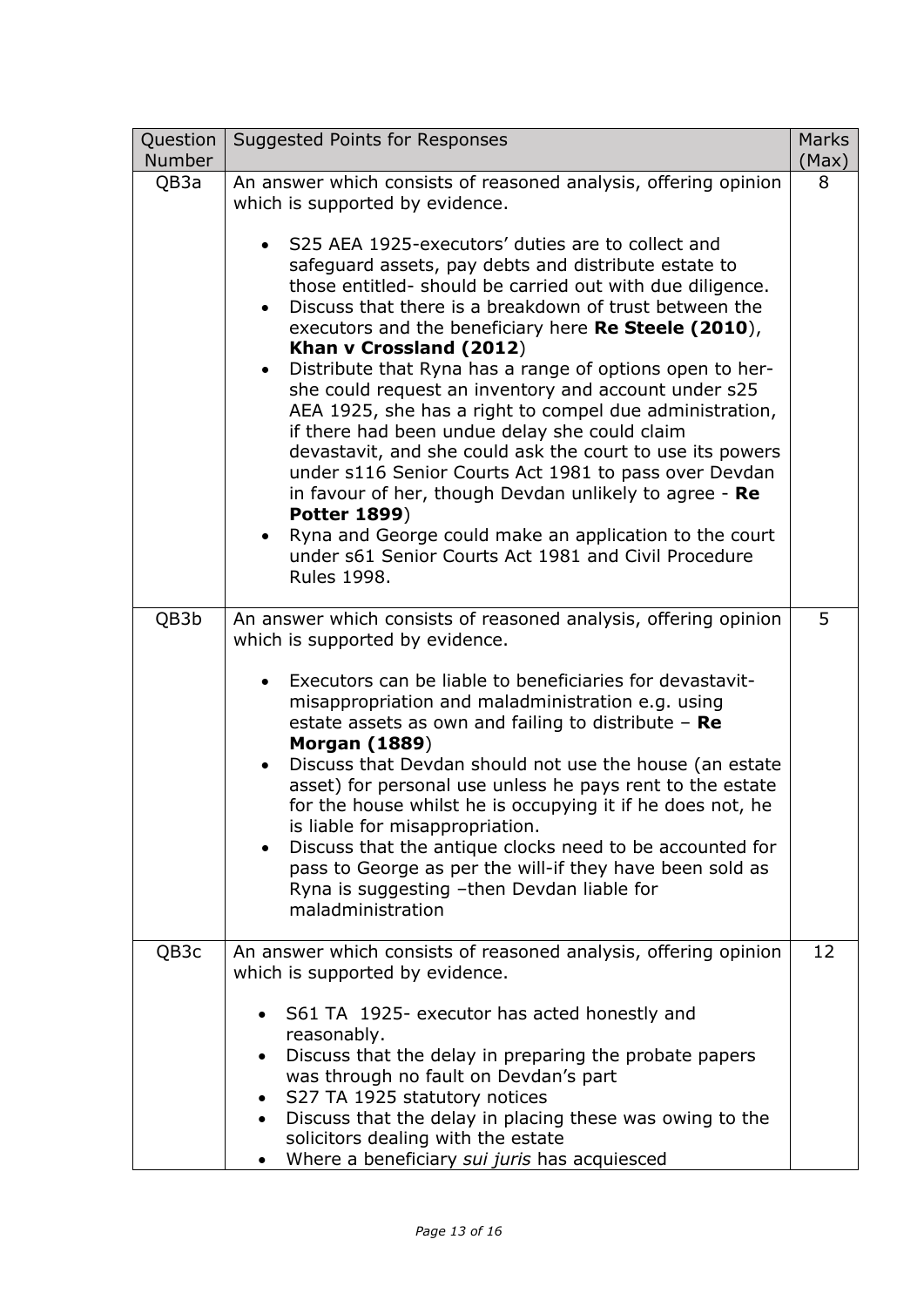| $\bullet$       | Discuss that Ryna as beneficiary has acquiesced to the<br>breach by not raising any objections when Devdan<br>moved into "The Stone House".<br>• Plene administravit<br>Application<br>• Reference to executor's year<br>$\bullet$ IFPDA 1975<br>• Reasoned conclusion |  |
|-----------------|------------------------------------------------------------------------------------------------------------------------------------------------------------------------------------------------------------------------------------------------------------------------|--|
| Total: 25 marks |                                                                                                                                                                                                                                                                        |  |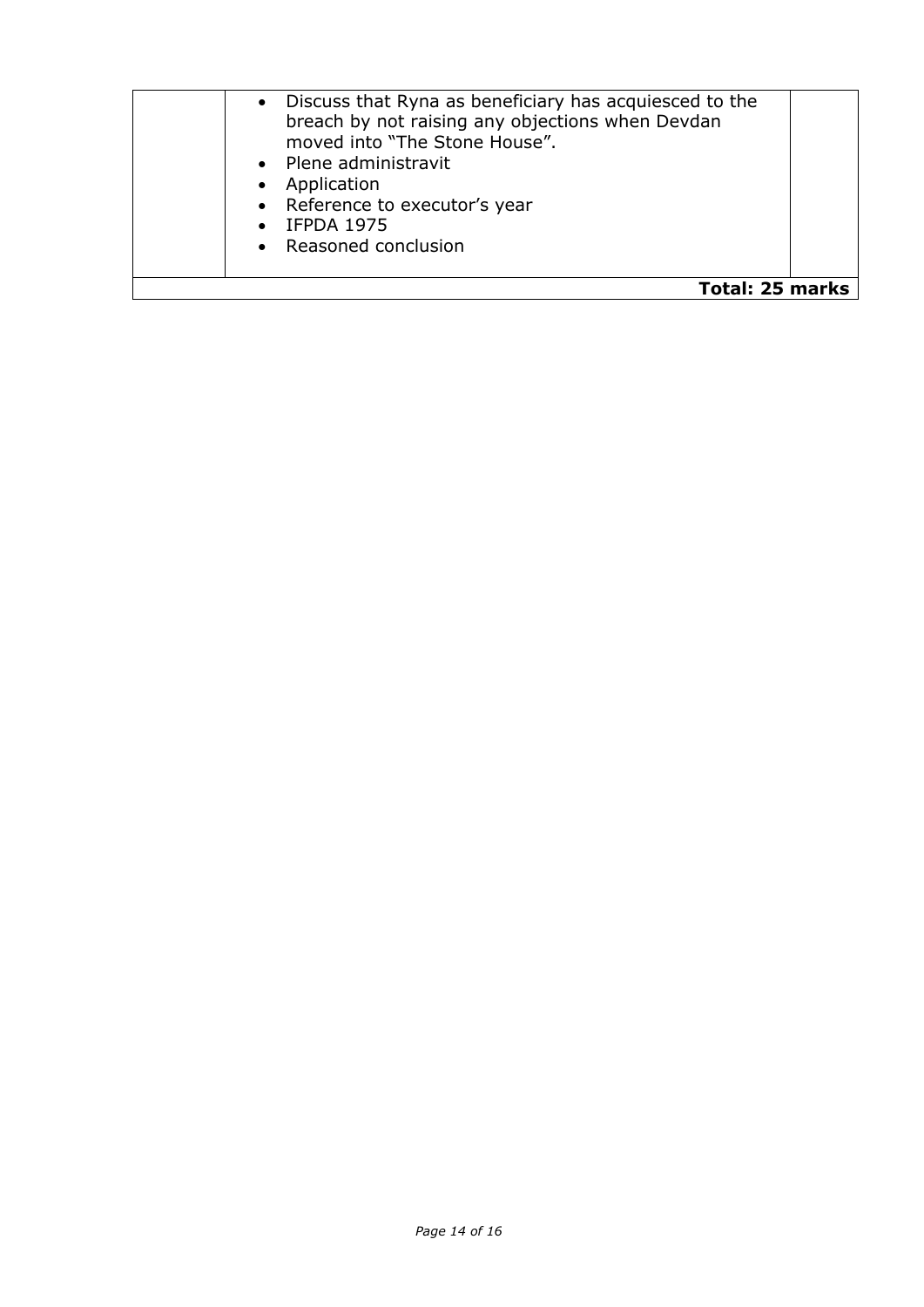| Question<br><b>Number</b> | Suggested Points for Responses                                                                                                                                                                                                                                                                                                                                                                                                                                                                                                                                                                                                                                                                                                                                                                                                                                                                                                | <b>Marks</b><br>(Max) |
|---------------------------|-------------------------------------------------------------------------------------------------------------------------------------------------------------------------------------------------------------------------------------------------------------------------------------------------------------------------------------------------------------------------------------------------------------------------------------------------------------------------------------------------------------------------------------------------------------------------------------------------------------------------------------------------------------------------------------------------------------------------------------------------------------------------------------------------------------------------------------------------------------------------------------------------------------------------------|-----------------------|
| QB4a                      | An answer which consists of reasoned analysis, offering opinion<br>which is supported by evidence.                                                                                                                                                                                                                                                                                                                                                                                                                                                                                                                                                                                                                                                                                                                                                                                                                            | 10                    |
|                           | • S20 WA 1837 - revocation of will by destruction-burning,<br>tearing etc - Cheese v Lovejoy (1877)- destruction<br>must be complete - destruction by another for testator -<br>Re De Kremer (1965), In the Goods of Dadds<br>(1857)<br>Discussion that destruction of will by solicitor following<br>$\bullet$<br>telephone conversation does not comply as destruction<br>not done in Oscar's presence<br>Testator must intend to destroy - Gill v Gill (1909) - but<br>$\bullet$<br>not valid if under mistaken belief - Southerden (1925)<br>Discuss Oscar's mistaken belief led to instruction to<br>destroy<br>In the Estate of Adams (1990) In the Goods of<br>$\bullet$<br>Nunn (1836) In the Goods of Gullan (1858) In the<br>Goods of Dadds (1857)<br>Conclude: Oscar's will remains valid and Mary will inherit                                                                                                    |                       |
| QB4b                      | An answer which consists of reasoned analysis, offering opinion<br>which is supported by evidence.                                                                                                                                                                                                                                                                                                                                                                                                                                                                                                                                                                                                                                                                                                                                                                                                                            | 5                     |
|                           | R14 NCPR 2014 - affidavit of terms, condition and<br>$\bullet$<br>execution<br>Explain that affidavit would explain that original will as<br>destroyed - that this was not Oscar's intention and why<br>Could be sworn by solicitor who prepared the will, or<br>someone else with relevant knowledge                                                                                                                                                                                                                                                                                                                                                                                                                                                                                                                                                                                                                         |                       |
| QB4c                      | An answer which consists of reasoned analysis, offering opinion<br>which is supported by evidence.                                                                                                                                                                                                                                                                                                                                                                                                                                                                                                                                                                                                                                                                                                                                                                                                                            | 10                    |
|                           | S20 WA 1837 - a will can be revoked by a later will that<br>is valid - expressly through a revocation clause- <b>Kitcat</b><br><b>v King (1930)</b> - or by implication where the later will<br>deals with whole estate including a residuary gift-<br>question of construction and must be logical<br>inconsistencies between the 2 documents - Perdoni v<br>Curati (2012), Dempsey v Lawson (1877)<br>S9 WA 1837 - formalities - including need for 2<br>$\bullet$<br>witnesses to witness testator's signature.<br>Dependent relative revocation - where a new will that<br>purports to revoke an old will is invalid then old will<br>remains valid- Re Jones (1976)<br>As 2019 will is invalid, March 2016 will shall apply<br>Reference to bequest to Julie under 2016 will<br>Presumption of conditional revocation i.e. if new will<br>turns out not to be valid, the old one remains valid Re<br><b>Jones (1976)</b> |                       |